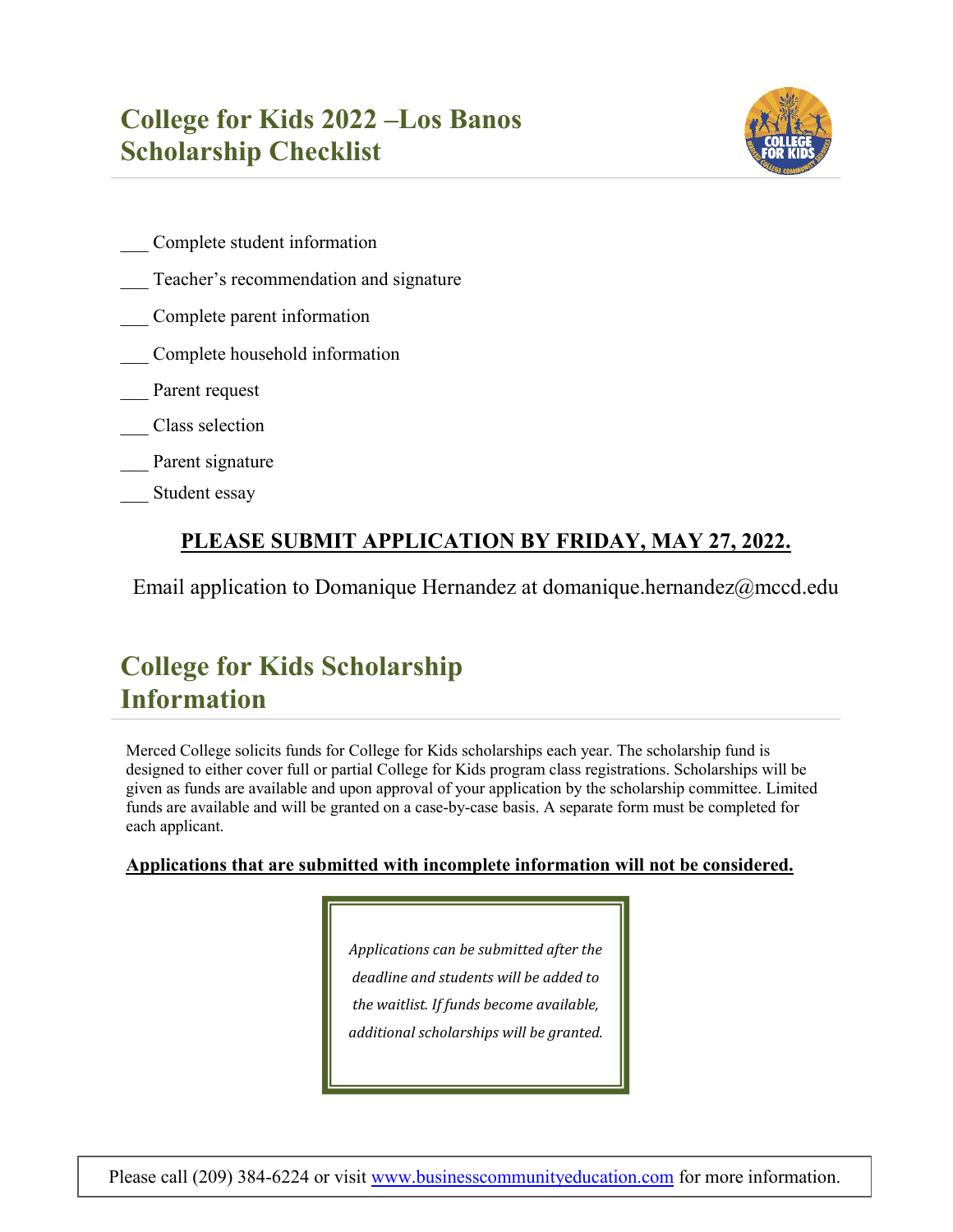# **College for Kids 2022 Scholarship Application**

#### **Student Information**

| Name                   |  |
|------------------------|--|
| Date of Birth          |  |
| Next Grade Level       |  |
| School Name            |  |
| Child's Teacher's Name |  |

#### **Teacher Recommendation** *(for students in 2nd grade and up, to be filled out by teacher only)*

In a brief statement, please explain why you think this student would be a good candidate for a College for Kids Scholarship Award.

#### **Parent Information**

| Name                    |  |
|-------------------------|--|
| <b>Street Address</b>   |  |
| City State and Zip Code |  |
| Daytime Phone           |  |
| Other Phone             |  |
| E-Mail Address          |  |

#### **Please check all those that apply:**

- 
- \_\_\_ Single \_\_\_ Current Student at Merced College
- \_Married \_\_\_\_\_\_\_\_\_\_\_\_\_\_\_\_\_\_Current Employee at Merced College
- Divorced
- \_\_\_ Separated

**Household Information:** *(You may attach documentation of financial need, such as a W-2 with this application. Those who demonstrate the most need will be given highest priority.)*

| Number of dependents in the household           |  |
|-------------------------------------------------|--|
| Total gross income for the household in 2017    |  |
| Did you or will you file a tax return for 2017? |  |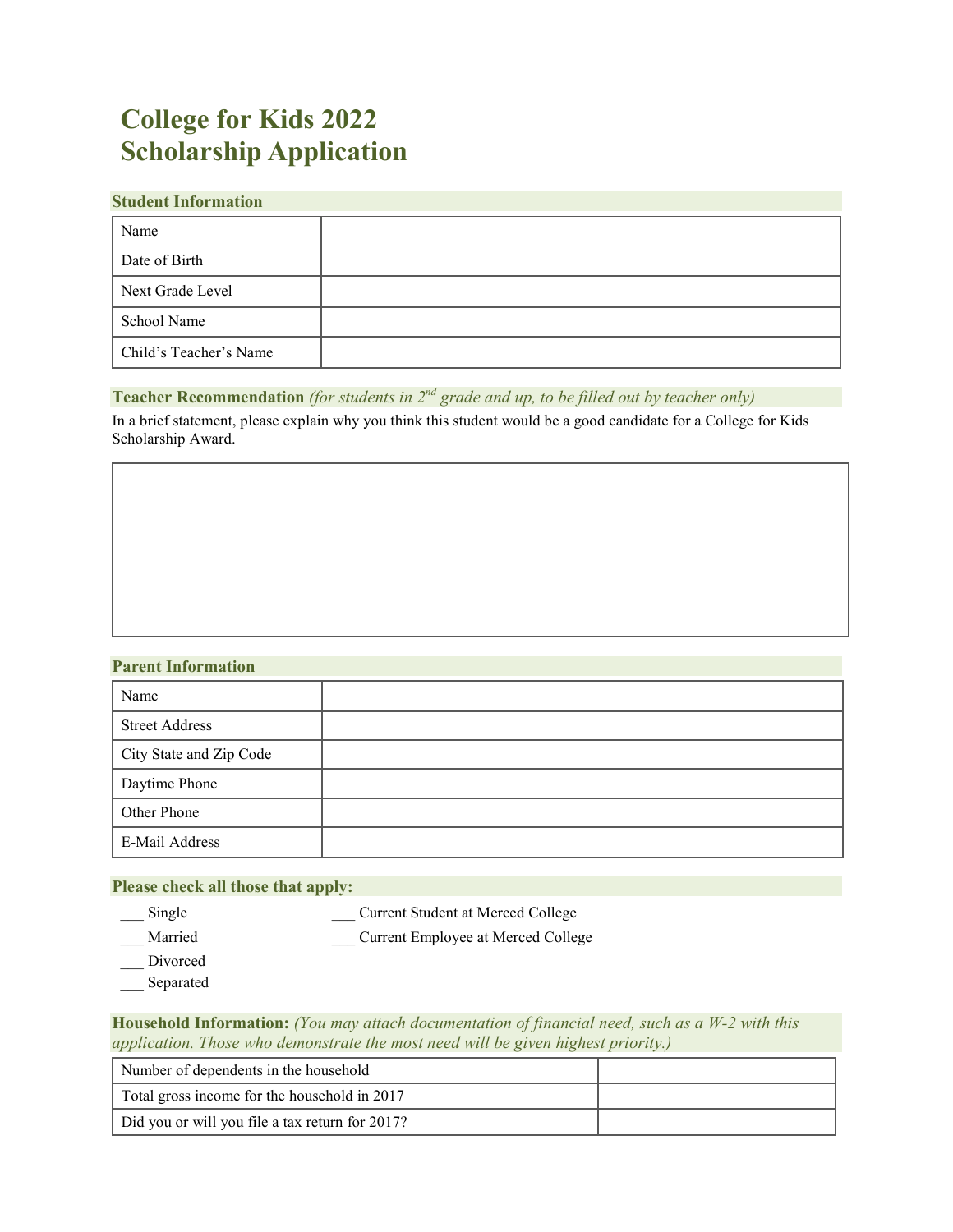#### **Parent Request**

In a brief statement, please explain how your child would benefit from the College for Kids program.

#### **Classes:** *Please list, in order of preference, three classes your child would like to take.*

| <b>Class</b> | <b>Session &amp; Class Dates</b> | <b>Class Cost</b> |
|--------------|----------------------------------|-------------------|
| . .          |                                  | D                 |
|              |                                  | ╓<br>۰D.          |
| J.           |                                  |                   |
|              | <b>TOTAL</b>                     | - \$              |

#### **Our Policy**

Parents will be notified by Friday May 27, 2022 and scholarships must be redeemed by Friday, June 3, 2022. Priority will be given to those with the highest need and to those who turn their completed application in on time.

#### **Agreement and Signature**

I hereby certify that the above information is true and accurate to the best of my knowledge, and that this application is made in good faith with no intent to misrepresent the applicant's circumstances.

| Parent Name (printed) |  |
|-----------------------|--|
| Parent Signature      |  |
| Date                  |  |

Email application to Domanique Hernandez at domanique.hernandez@mccd.edu

## **\*\*\*SEE NEXT PAGE FOR STUDENT LETTER PORTION\*\*\***